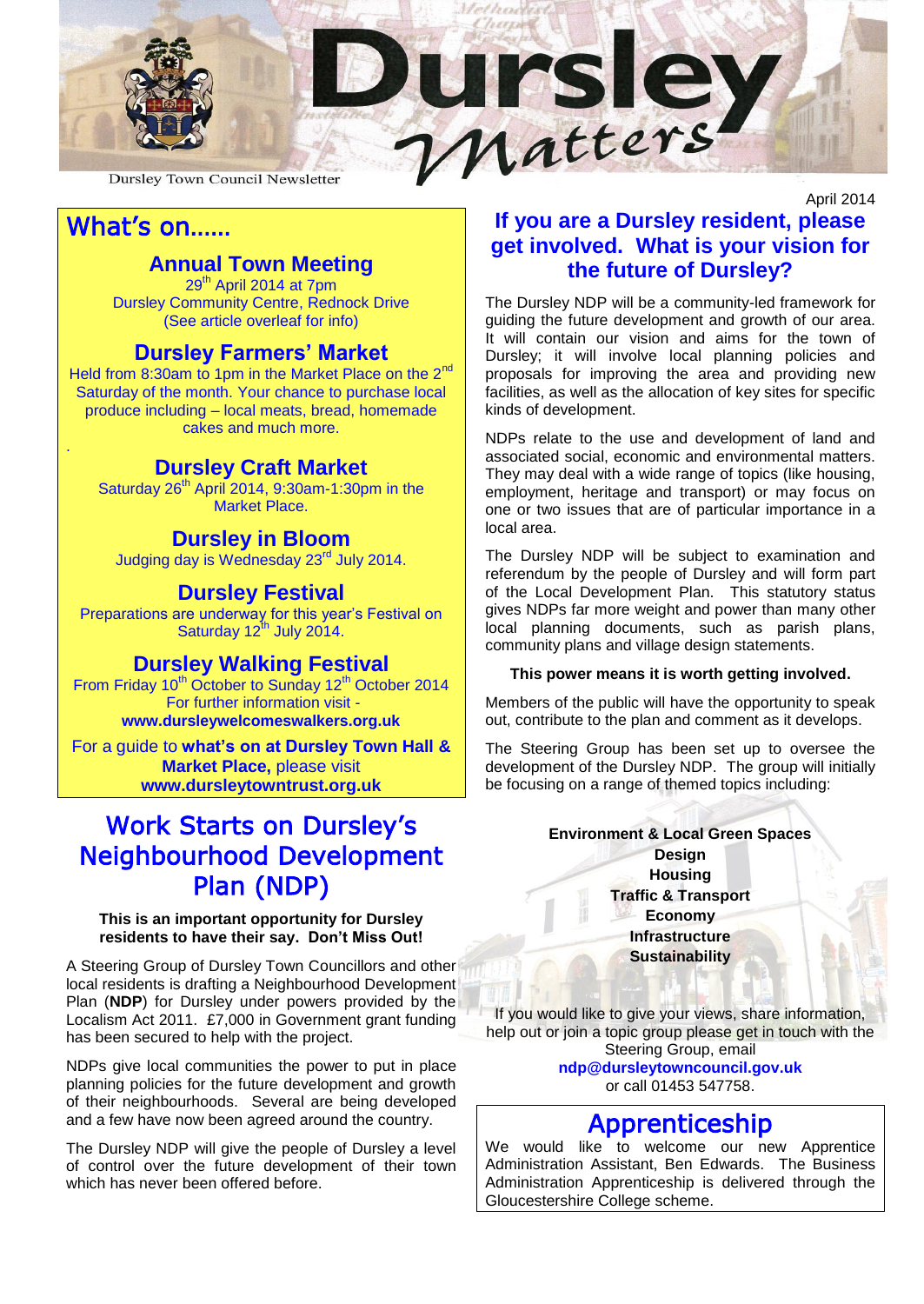# Don't Miss The Annual Town Meeting 29<sup>th</sup> April 2014

Dursley's Annual Town Meeting will be held on Tuesday 29<sup>th</sup> April 2014 at 7pm in the Community Centre, Rednock Drive.

#### **Come along and raise any issues you have about Dursley.**

It's your chance to find out about recent exciting changes and achievements at Dursley's schools. The guest speakers this year are David Alexander, Headteacher at Rednock School and Paul Daniels, Headteacher at Dursley Primary Academy School.

#### **Everyone is welcome!**

## Vacancies for Councillors

We have three **vacancies** one in the Central ward and two in Highfields ward which can be filled by co-option.

If you are interested in becoming a Town Councillor please contact the Town Clerk for more information. A copy of Council's Co-option Policy is available on our website **[www.durlseytowncouncil.gov.uk.](http://www.durlseytowncouncil.gov.uk/)**

**Help your neighbourhood and town by becoming a Councillor.**

# Our Place Funding for Dursley

We are delighted to announce that funding has been secured through the government's Our Place programme to support the delivery of services for young people in Dursley.

Our Place is a £4.3m programme of support and grants to help areas working to transform local public services. The Council will initially receive a grant of £3,000 to kick off the project, with the opportunity to secure additional funding as work progresses, up to a total of £33,000. The programme also provides direct support through a Relationship Manager and consultancy/coaching support.

The Dursley Our Place project aims to place more power and control in the hands of local people leading to the delivery of better quality and cost effective services. Working with a range of local partners, including youth work providers, local authorities and other agencies the plan is to provide joined up services for young people tackling a range of issues, with an initial focus on employment, health and social wellbeing.

More information on the Our Place programme can be found at: **<http://mycommunityrights.org.uk/our-place/>**

For more information please contact the Town Clerk, Helen Bojaniwska on 01453 547758 or email **[clerk@dursleytowncouncil.gov.uk.](mailto:clerk@dursleytowncouncil.gov.uk)**

# Pancake Race 2014

The Pancake Race raised a total of £63.72 for Dursley in Bloom. We would like to say a big thank you to Classy Glass and Awards for donating the race medals and to all of those people who supported the event on the day.

# Employment Taskforce

Stroud District Council is co-ordinating agencies and local bodies to address the issue of job losses in Cam, Dursley and Berkeley. In just a few months the area has seen unexpected announcements of around 150 job losses.

Councillor Geoff Wheeler, leader of Stroud District Council, said:

"The council has real concerns about the decline in employment in the area and the possibility of future losses. Whilst we have long term aspirations for the local economy, there have been a number of recent announcements about job losses, including skilled manufacturing and engineering jobs, in this part of our district.

"We contacted Unite, JobCentre Plus, GFirst LEP, the Federation of Small Businesses and South Gloucestershire and Stroud College and they were all keen to get involved."

Dursley Town Council was saddened to hear the recent news that Lister Petter has entered into administration and faces liquidation if a new buyer is not found soon. Our thoughts are with all the employees and their families who will be affected.

The employment taskforce will take a three-pronged approach by working to protect jobs, help retrain those affected by redundancy and create firm foundations for future jobs in the area. Accounting for structural change in the employment market and retraining local people to enhance their future potential will be a key priority.

#### Councillor Wheeler added:

"In employment terms our district has fared better than some during the economic downturn but there have been pockets of concentrated job losses. Whilst we have some concerns about recent job losses there is also much scope for optimism. The potential for the Gloucestershire Renewable Energy, Engineering and Nuclear Skills Centre to make the most of the decommissioning of the nuclear facilities at Berkeley by building skills in nuclear and green and low carbon sectors is a great example of what lies ahead. With the appropriate agencies working together we will build a comprehensive, dynamic and hands-on plan to ensure that the area prospers for many more years into the future."

## 20 IS PLENTY!

20 IS PLENTY signs have been put up on the Highfields estate to encourage motorists to slow down. Dursley's Community Speed Watch volunteers and the Neighbourhood Policing team have been working together to tackle speeding traffic in the town.

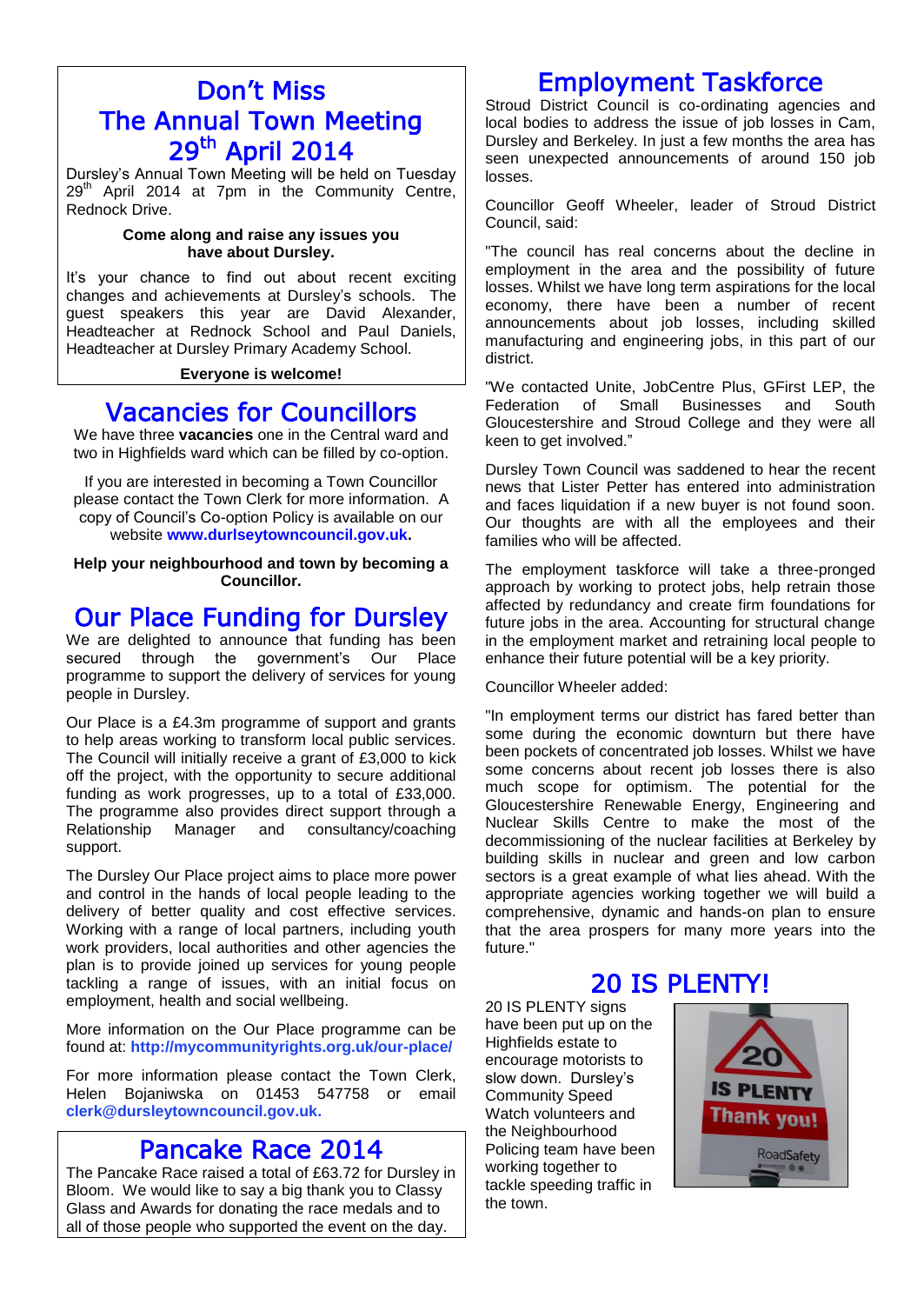# Fond Farewell

The Town Clerk's Assistant Sue Ginn will be retiring at the end of April 2014. For 20 years Sue has handled the various administrative duties of Dursley Town Council, dealing with everything from weeds, potholes, play equipment, interments and allotments.



During her time in the role Sue has used her local knowledge and experience to support 3 Town Clerks in the job and has seen Dursley change significantly over the years. Sue has supported Council activities relating to many important large projects such as the Sainsbury's development, the market place refurbishment, the [Rednock School](http://www.gazetteseries.co.uk/search/?search=rednock+school) rebuild, the

introduction of the mini roundabout, new library and fire station buildings and more recently the new Youth Centre.

As the Acting Clerk of the Twinberrow Foundation, Sue also played a vital role in managing Twinberrow Woods.

In sharing her thoughts Sue said:

"I really enjoy day to day Council life and being in contact with so many different people from the groups and agencies we work with and of course Dursley residents and traders. I have learned so much about Dursley and the great things that are going on in the community; I am going to miss it greatly".

Sue is a valued member of the Council team and we will miss her vast local knowledge and experience. We wish her all the very best in her retirement.

## It's FOUL!

Over recent weeks we have seen a rise in dog fouling incidents, particularly in the town centre.

You can help to stamp out dog fouling in Dursley and the Stroud District by reporting offences to Stroud District Council's Dog Warden Team.

#### **Tel: (01453) 754478 [www.stroud.gov.uk](http://www.stroud.gov.uk/) Email: [environmentalhealth@stroud.gov.uk](mailto:environmentalhealth@stroud.gov.uk)**

Information provided to the team by members of the local community can assist in the way in which the Dog Wardens carry out their patrols.

When reporting an offence of dog fouling, think about the following:

- Do you know the dog owner?
- Do they usually walk the dog at a certain time?
- Where are they allowing the dog to foul?
- What do the dog and its owner look like?
- If the dog owner is using a vehicle, what is the registration number?

Some dog owners think that they can get away with not picking up after their pet if a Dog Warden is not around, but as more and more people come forward to report dog fouling offences, irresponsible dog owners may start to think twice about their actions.

# Council Budget & Tax Precept Set for 2014/15

We have set the budget for the 2014/15 financial year, investing in a range of projects to benefit Dursley. The total budget is £557,669 of which £232,040 will be met from Council Tax.

#### **The Town Council's share of the overall Council Tax bill is very small and this year's increase is the equivalent of £3.94 per household or 8p a week.**

A number of exciting projects are planned for this year including: new play equipment at the War Memorial Recreation Ground and environmental improvements at the Broadwell area.

We intend to purchase new land for allotments and plan to take over responsibility for both Highfields Play Area and Union Street green.

Negotiations for the construction of the new youth centre are at an advanced stage and work should start in the next few weeks.

We have also started work on a Neighbourhood Development Plan for Dursley, which will focus on shaping new development in the town, where it should go and what it should look like.

#### **The overall budget at a glance:**

#### **EXPENDITURE £**

| CAFENDIIURE                      |         |
|----------------------------------|---------|
| Green spaces maintenance         | 77,450  |
| Other green spaces projects      | 215.354 |
| Town improvements & amenities    | 48,200  |
| Youth services                   | 70,000  |
| Community grants                 | 22,000  |
| Council administration           | 107,740 |
| Other services                   | 16,925  |
| <b>TOTAL</b>                     | 557,669 |
| <b>INCOME</b>                    | £       |
| Use of reserves                  | 241,337 |
| Grants & developer contributions | 42,324  |
| Other income                     | 18.750  |
| LCTS grant*                      | 23,218  |
| Council tax                      | 232,040 |
| <b>TOTAL</b>                     | 557.669 |
|                                  |         |

(\*LCTS – Localisation of Council Tax Support – grant paid by the government to offset changes to the way Council Tax benefit is paid.)

If you have any questions please contact the Town Clerk, Helen Bojaniwska on 01453 547758 or email **[clerk@dursleytowncouncil.gov.uk](mailto:clerk@dursleytowncouncil.gov.uk)** .

# The ideal website to promote local businesses & facilities!

The new Dursley Welcomes Walkers website **[www.dursleywelcomeswalkers.org.uk](http://www.dursleywelcomeswalkers.org.uk/)** is set up to encourage visitors to the Dursley area. It is linked to the National website of Walkers are Welcome towns and is the ideal place to promote local businesses and facilities.

If you are interested in using the website to promote your business/facility, contact the group via the website or email **[dursleywaw@gmail.com](mailto:dursleywaw@gmail.com) .**